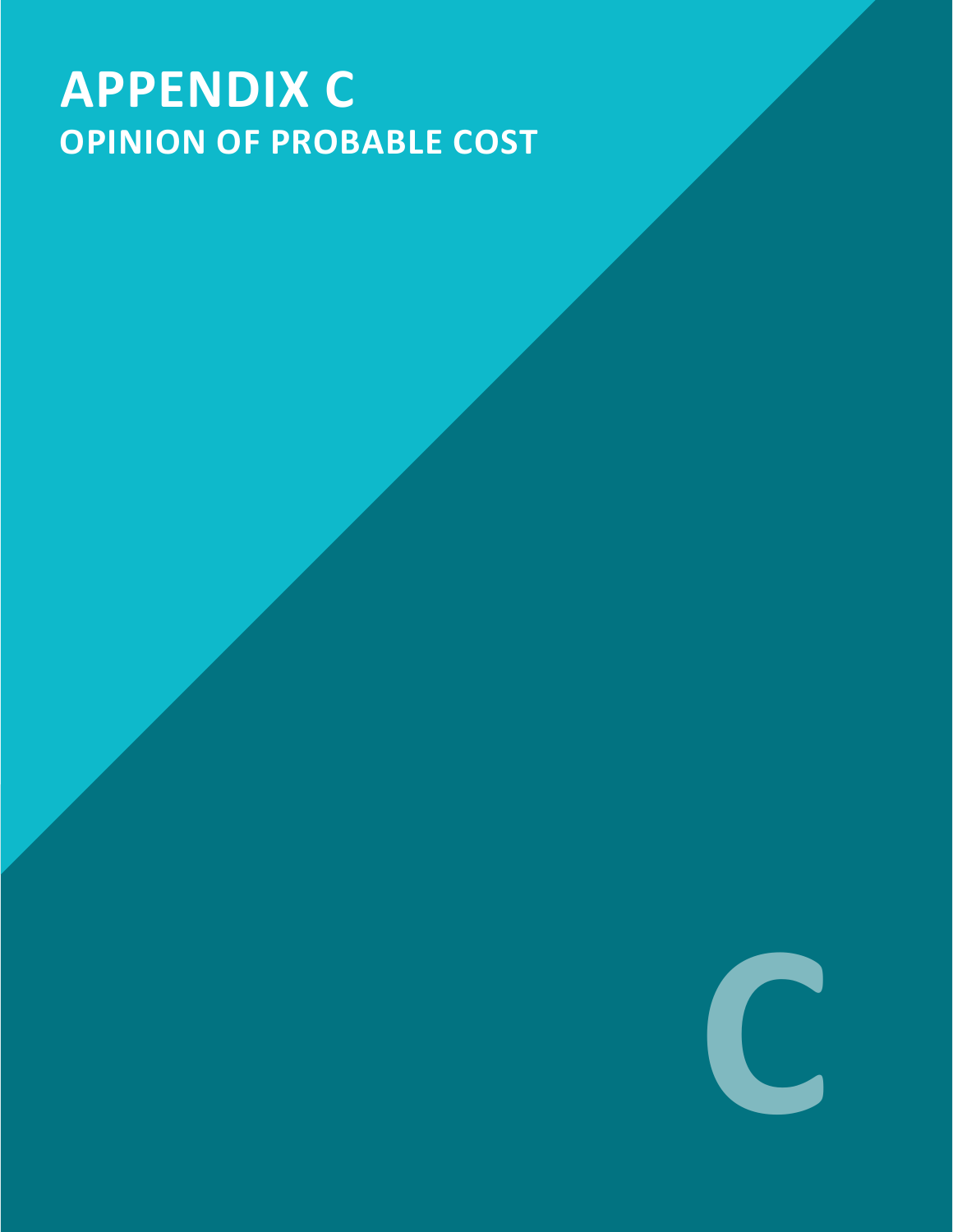

Project #: **4160.18** Project Name: **DELL RANGE**

#### **DELL RANGE (COLLEGE TO HIGHWAY 30)**

|          |                                         |                                    |                  |                     | <b>Engineers Estimate</b> |    |              |  |
|----------|-----------------------------------------|------------------------------------|------------------|---------------------|---------------------------|----|--------------|--|
| Item No. | Item                                    | <b>Total</b>                       | Unit             |                     | <b>Unit Price</b>         |    | <b>Total</b> |  |
|          | <b>BONDS AND INSURANCE</b>              |                                    | LS               | \$                  | 274,900.00 \$             |    | 274,900.00   |  |
|          | <b>CONTRACTOR TESTING</b>               |                                    | LS               | \$                  | 55,000.00                 | Ŝ. | 55,000.00    |  |
|          | POTHOLING UTILITIES (NON-DESTRUCTIVE)   |                                    | LS               | \$                  | 2,000.00                  | Ŝ. | 2,000.00     |  |
|          | <b>MOBILIZATION</b>                     |                                    | LS               | $\ddot{\mathsf{s}}$ | 549,810.00                | Ś. | 549,810.00   |  |
|          | <b>TRAFFIC CONTROL</b>                  |                                    | LS               | \$                  | 71,475.00 \$              |    | 71,475.00    |  |
|          | STORMWATER MANAGEMENT & EROSION CONTROL |                                    | LS               | \$                  | 11,000.00                 | Ŝ. | 11,000.00    |  |
|          | REMOVAL OF EXISTING ASPHALT             | 51,050                             | SY               | \$                  | 8.00                      | -S | 408,400.00   |  |
|          | UNLCASSIFIED EXCAVATION                 | 12,000                             | CY               | \$                  | 6.55                      |    | 78,600.00    |  |
|          | <b>CRUSHED BASE - 8"</b>                | 22,700                             | <b>TON</b>       | \$                  | 18.00                     | Ŝ. | 408,600.00   |  |
|          | CRUSHED BASE - 6"                       | 2,750                              | <b>TON</b>       | \$                  | 18.00                     | Ŝ. | 49,500.00    |  |
|          | <b>CONCRETE PAVEMENT (8 IN)</b>         | 6,075                              | SY               | \$                  | 65.00                     |    | 394,875.00   |  |
|          | <b>HOT PLANT MIX</b>                    | 17,500                             | <b>TON</b>       | \$                  | 85.00                     | Ś, | 1,487,500.00 |  |
|          | 60" CURB AND GUTTER - TYPE A            | 3,700.0                            | SY               | \$                  | 65.00                     | Ŝ. | 240,500.00   |  |
|          | 24" CURB AND GUTTER - TYPE A            | 14,075                             | LF               | \$                  | 30.00                     | Ŝ. | 422,250.00   |  |
|          | 18" CURB AND GUTTER - TYPE A            | 16,435                             | LF               | \$                  | 20.00                     | Ŝ. | 328,700.00   |  |
|          | <b>CURB FILLETS 15'R</b>                | 48                                 | EA               | \$                  | 2,000.00                  | -Ś | 96,000.00    |  |
|          | <b>CONCRETE SIDEWALK</b>                | 10,905                             | SY               | \$                  | 40.00                     |    | 436,200.00   |  |
|          | MEDIAN PAVING (CONC)                    | 430                                | <b>SY</b>        | \$                  | 45.00                     | Ŝ. | 19,350.00    |  |
|          | <b>PAVEMENT MARKINGS</b>                | 64,065                             | LF               | \$                  | 0.55                      | .S | 35,235.75    |  |
|          | <b>TYPE A INLETS</b>                    | 34                                 | EA               | \$                  | 6,500.00                  |    | 221,000.00   |  |
|          | <b>STORM MANHOLES</b>                   | 17                                 | EA               | Ś                   | 5,500.00                  | -Ś | 93,500.00    |  |
|          | <b>STORM SEWER LATERAL</b>              | 920                                | LF               | \$                  | 60.00                     | Ŝ. | 55,200.00    |  |
|          | <b>STORM MAIN</b>                       | 5,100                              | LF               | \$                  | 130.00                    | Ŝ. | 663,000.00   |  |
|          | SIGN                                    | 25                                 | EA               | Ś                   | 340.00                    |    | 8,500.00     |  |
|          |                                         |                                    | <b>SUB-TOTAL</b> |                     |                           |    | 6,411,095.75 |  |
|          | <b>CONTINGENCY (15%)</b>                |                                    | LS               | \$                  | 961,664.00                | Ś, | 961,664.00   |  |
|          |                                         | <b>SUB-TOTAL CONSTRUCTION COST</b> |                  |                     |                           |    | 7,372,759.75 |  |
|          | <b>ENGINEER DESIGN (10%)</b>            |                                    | LS               | \$                  | 641,110.00                | Ŝ. | 641,110.00   |  |
|          | <b>SUB-TOTAL ENGINEERING</b>            |                                    |                  |                     |                           |    | 641,110.00   |  |
|          | <b>TOTAL PROJECT</b>                    |                                    |                  |                     |                           | Ś  | 8,013,869.75 |  |
|          | <b>FOR ESTIMATE</b>                     |                                    |                  |                     |                           | Ś  | 8,020,000.00 |  |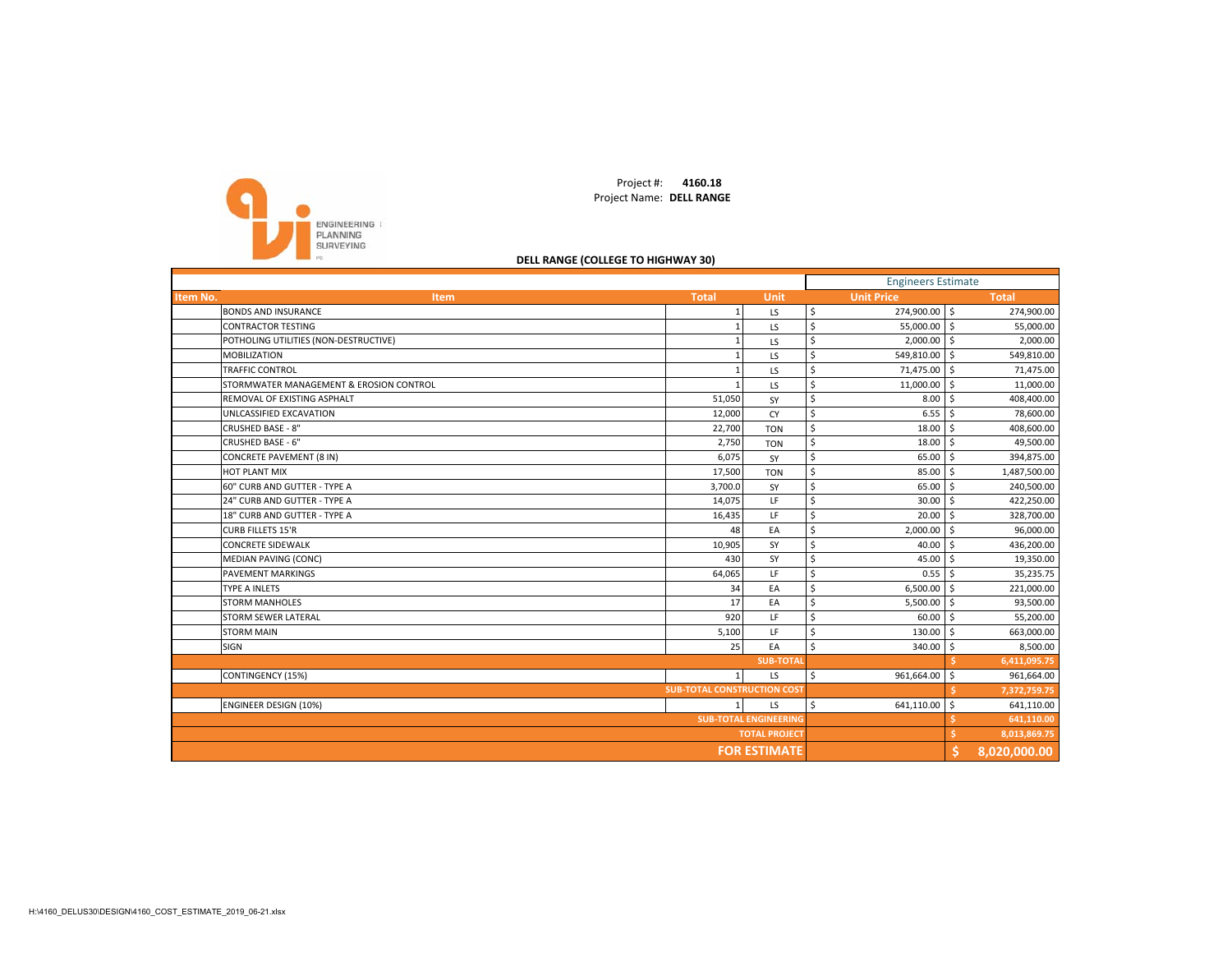

Project #: **4160.18** Project Name: **US 30**

## **US 30 (College Dr. to Pershing Blvd)**

|                     |                                         |                                    |                      | <b>Engineers Estimate</b> |                   |    |              |
|---------------------|-----------------------------------------|------------------------------------|----------------------|---------------------------|-------------------|----|--------------|
| <b>Item No.</b>     | <b>Item</b>                             | <b>Total</b>                       | <b>Unit</b>          |                           | <b>Unit Price</b> |    | <b>Total</b> |
|                     | <b>BONDS AND INSURANCE</b>              |                                    | <b>LS</b>            | \$                        | $9,855.00$ \$     |    | 9,855.00     |
|                     | <b>CONTRACTOR TESTING</b>               |                                    | LS.                  | Ś                         | 5,000.00          | S. | 5,000.00     |
|                     | POTHOLING UTILITIES (NON-DESTRUCTIVE)   |                                    | LS.                  | \$                        | 2,000.00          |    | 2,000.00     |
|                     | <b>MOBILIZATION</b>                     |                                    | LS                   | \$                        | 19,710.00         | -S | 19,710.00    |
|                     | <b>TRAFFIC CONTROL</b>                  |                                    | LS.                  | \$                        | 2,565.00          |    | 2,565.00     |
|                     | STORMWATER MANAGEMENT & EROSION CONTROL |                                    | LS                   |                           | 400.00            |    | 400.00       |
|                     | REMOVAL OF EXISTING ASPHALT             | 1,545                              | <b>SY</b>            | \$                        | 8.00              |    | 12,360.00    |
|                     | CRUSHED BASE - 6"                       | 585                                | <b>TON</b>           | \$                        | 18.00             |    | 10,530.00    |
|                     | <b>HOT PLANT MIX</b>                    | 600                                | <b>TON</b>           | \$                        | 125.00            |    | 75,000.00    |
|                     | 18" CURB AND GUTTER - TYPE A            | 3,970                              | LF.                  | \$                        | 20.00             |    | 79,400.00    |
|                     | SIDEWALK                                | 460                                | SY                   | \$                        | 40.00             |    | 18,400.00    |
|                     | MEDIAN LANDSCAPING                      | 13,905                             | <b>SF</b>            | Ś                         | 2.00              |    | 27,810.00    |
|                     |                                         |                                    | <b>SUB-TOTAL</b>     |                           |                   |    | 263,030.00   |
|                     | CONTINGENCY (15%)                       |                                    | LS.                  | Ś                         | 39,455.00         | S. | 39,455.00    |
|                     |                                         | <b>SUB-TOTAL CONSTRUCTION COST</b> |                      |                           |                   |    | 302,485.00   |
|                     | <b>ENGINEER DESIGN (10%)</b>            |                                    | LS                   | Ś                         | 26,303.00         | Ŝ  | 26,303.00    |
|                     | <b>SUB-TOTAL ENGINEERING</b>            |                                    |                      |                           |                   |    | 26,303.00    |
|                     |                                         |                                    | <b>TOTAL PROJECT</b> |                           |                   |    | 328,788.00   |
| <b>FOR ESTIMATE</b> |                                         |                                    |                      |                           |                   |    | 330,000.00   |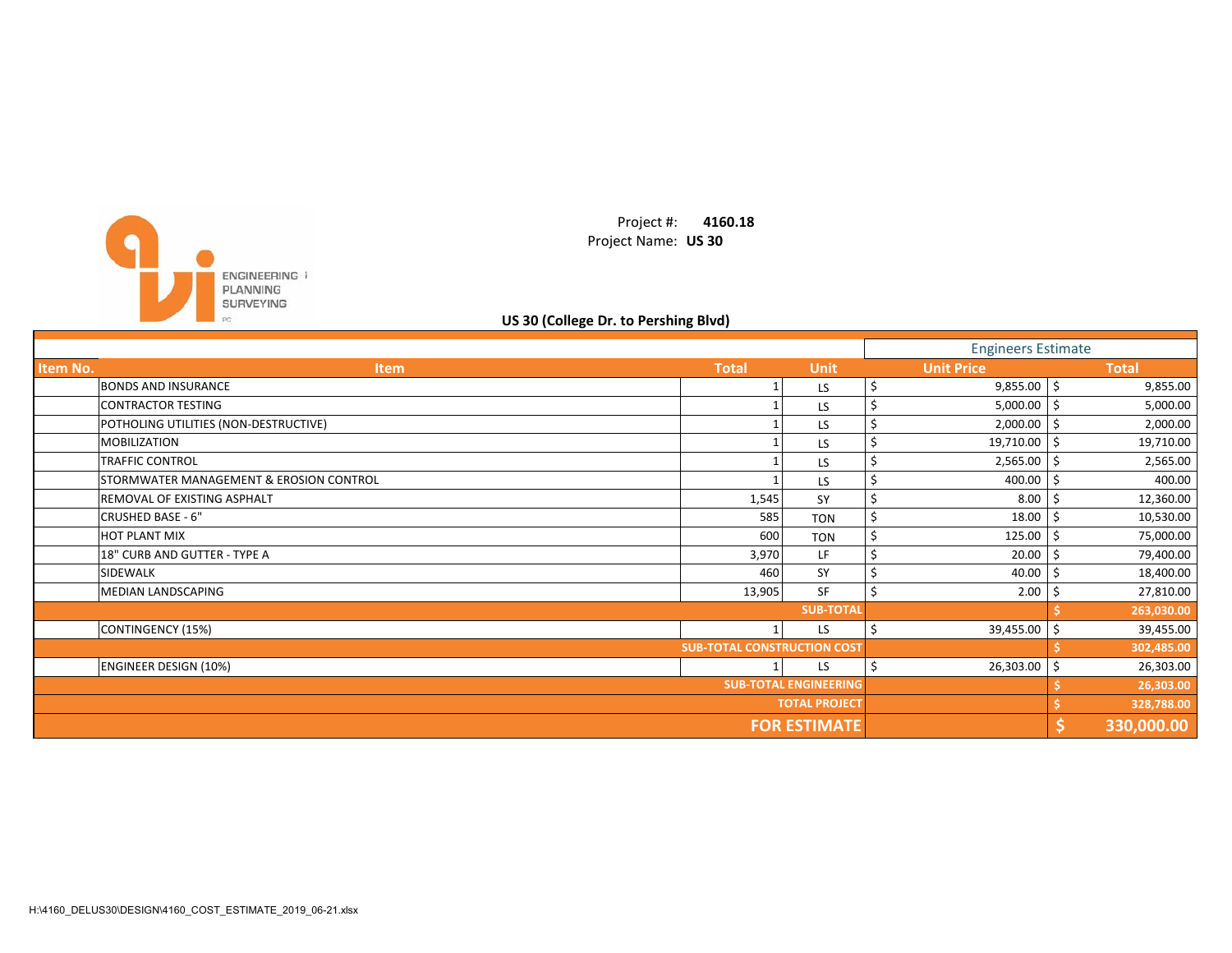

Project #: **4160.18** Project Name: **US 30**

#### **US 30 (Pershing to Christensen ‐ Sta 1+00 ‐ Sta 131+75 )**

|                                                    |                                    |                  |    | <b>Engineers Estimate</b> |    |              |
|----------------------------------------------------|------------------------------------|------------------|----|---------------------------|----|--------------|
| Item No.<br>Item                                   | <b>Total</b>                       | <b>Unit</b>      |    | <b>Unit Price</b>         |    | <b>Total</b> |
| <b>BONDS AND INSURANCE</b>                         |                                    | LS               | \$ | 341,400.00 \$             |    | 341,400.00   |
| <b>CONTRACTOR TESTING</b>                          |                                    | LS               | Ś  | 75,000.00                 | Ś. | 75,000.00    |
| POTHOLING UTILITIES (NON-DESTRUCTIVE)              |                                    | LS               | Ś  | 2,000.00                  | \$ | 2,000.00     |
| <b>MOBILIZATION</b>                                |                                    | LS               | Ś  | 682,800.00                | Ś. | 682,800.00   |
| <b>TRAFFIC CONTROL</b>                             |                                    | LS               | Ś  | 88,750.00                 | \$ | 88,750.00    |
| <b>STORMWATER MANAGEMENT &amp; EROSION CONTROL</b> |                                    | LS               | Ś  | 13,655.00                 | Ś  | 13,655.00    |
| <b>REMOVAL OF GUARDRAIL</b>                        | 345                                | LF               | Ś  | 1.75                      | \$ | 603.75       |
| REMOVAL OF EXISTING ASPHALT                        | 140,000                            | SY               | Ś  | 8.00                      | Ś. | 1,120,000.00 |
| UNLCASSIFIED EXCAVATION                            | 10,375                             | CY               | Ś  | 6.55                      | ς. | 67,956.25    |
| <b>CRUSHED BASE - 8"</b>                           | 41,500                             | <b>TON</b>       | Ś  | 18.00                     | Ś. | 747,000.00   |
| HOT PLANT MIX - 6"                                 | 31,500                             | <b>TON</b>       | Ś  | 85.00                     | ς. | 2,677,500.00 |
| <b>SEEDING</b>                                     | 64.0                               | AC               | Ś  | $2,000.00$ \$             |    | 128,000.00   |
| 18" CURB AND GUTTER - TYPE A                       | 28,385                             | LF               | Ś  | 20.00                     | \$ | 567,700.00   |
| <b>CONCRETE SIDEWALK</b>                           | 17,500                             | SY               | Ś  | 40.00                     | Ŝ. | 700,000.00   |
| MEDIAN PAVING (CONC)                               | 15,000                             | SY               | Ś  | 45.00                     | \$ | 675,000.00   |
| <b>PAVEMENT MARKINGS</b>                           | 78,485                             | LF               | Ś  | 0.55                      | ς. | 43,166.75    |
| SIGN                                               | 25                                 | EA               | Ś  | 340.00                    | \$ | 8,500.00     |
| <b>GUARDRAIL</b>                                   | 175                                | LF               | Ś  | 27.00                     |    | 4,725.00     |
| <b>GUARDRAIL END ANCHORAGE</b>                     | $\overline{2}$                     | EA               | Š. | 2,270.00                  | <  | 4,540.00     |
| <b>DELINEATORS</b>                                 | 90                                 | EA               | Ś  | 68.00                     |    | 6,120.00     |
|                                                    |                                    | <b>SUB-TOTAI</b> |    |                           |    | 7,954,416.75 |
| <b>CONTINGENCY (15%)</b>                           | $\mathbf{1}$                       | LS               | Ŝ. | 1,193,163.00              | \$ | 1,193,163.00 |
|                                                    | <b>SUB-TOTAL CONSTRUCTION COST</b> |                  |    |                           |    | 9,147,579.75 |
| <b>ENGINEER DESIGN (10%)</b>                       | $\mathbf{1}$                       | LS               | Ŝ. | 795,442.00                | ς. | 795,442.00   |
| <b>SUB-TOTAL ENGINEERING</b>                       |                                    |                  |    |                           |    | 795,442.00   |
| <b>TOTAL PROJECT</b>                               |                                    |                  |    |                           |    | 9,943,021.75 |
| <b>FOR ESTIMATE</b>                                |                                    |                  |    |                           |    | 9,950,000.00 |